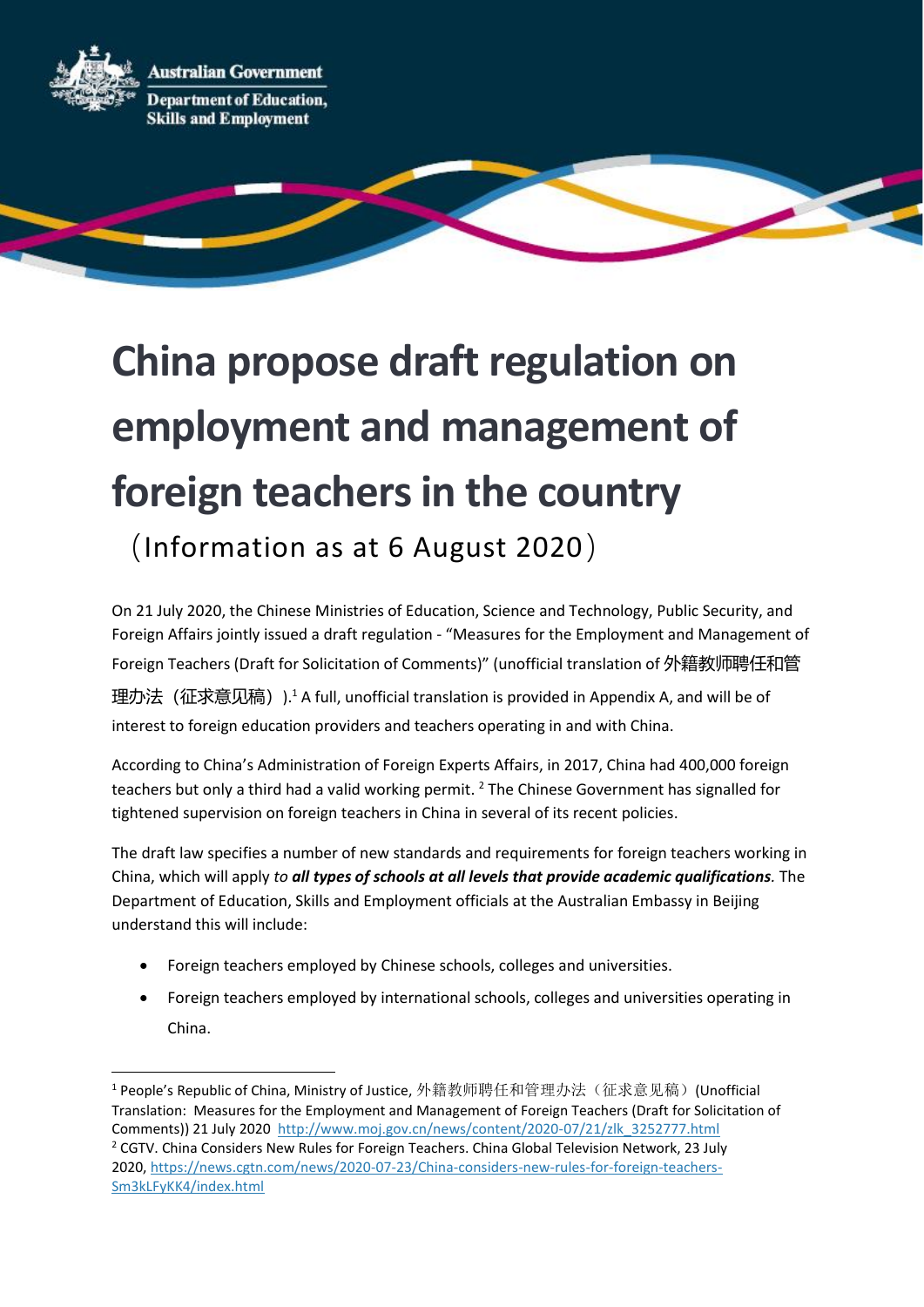• Foreign teachers employed by foreign institutions travelling to China to teach as part of Transnational Education partnerships (i.e. joint institutes and joint programs).

In addition to stricter requirements around foreign teachers' qualifications, the draft law has a focus on ensuring foreign teachers' activities and course content to be in line with China's educational principles. This includes not undermining China's "**sovereignty, security, honourable reputation and**  public interest".<sup>3</sup> It also requires education institutions to provide at least 20 hours of training for teachers new to China covering "**China's constitution, law, national context, teaching ethics, education regulation, job-related knowledge and education competence**". <sup>4</sup>

A National Comprehensive Information Service Platform for Foreign Teachers (Unofficial translation of: 全国外籍教师综合信息服务平台) will be established to document foreign teachers in China, and allow for government agencies and education institutions to register, report and search for relevant information. <sup>5</sup>The Platform will include credit track records of foreign teachers. <sup>6</sup>Employers can reflect on foreign teachers' performance **on abiding by the Chinese law, abiding by the contract, quality of education and teaching ethics**. 7

Foreign teachers that have been reported with certain violations will be dismissed from the employing institution, including action and speech that undermines China's national sovereignty, security, honour and public interest.<sup>8</sup> Foreign teachers that have good track records will be rewarded with streamlined procedures on entry-exit related matters.

The draft regulation prohibits education institutions and foreign teachers from adopting condensed timetables that are "clearly unreasonable" to conduct teaching in a short period of time. <sup>9</sup>

The Department of Education, Skills and Employment officials in the Australian Embassy Beijing will seek further clarity on relevant areas of the draft regulation and provide an update when appropriate. Education providers and other stakeholders wishing to provide feedback and suggestions on the draft regulation can do so through channels outlined on the MoE's [website](http://www.moe.gov.cn/jyb_xxgk/s5743/s5744/202007/t20200721_474014.html) (submissions due on 21 August 2020).

For further enquiries, please contact the [Education and Research Section](mailto:education.research@dfat.gov.au) of the Australian Embassy in Beijing.

<sup>&</sup>lt;sup>3</sup> Article 5, People's Republic of China, Ministry of Justice, 外籍教师聘任和管理办法(征求意见稿) (Unofficial Translation: Measures for the Employment and Management of Foreign Teachers (Draft for Solicitation of Comments)) 21 July 2020 [http://www.moj.gov.cn/news/content/2020-07/21/zlk\\_3252777.html](http://www.moj.gov.cn/news/content/2020-07/21/zlk_3252777.html)

<sup>4</sup> Ibid, Article 20

<sup>5</sup> Ibid, Article 26

<sup>6</sup> Ibid, Article 29

<sup>7</sup> Ibid, Article 30

<sup>8</sup> Ibid, Article 31

<sup>9</sup> Ibid, Article 20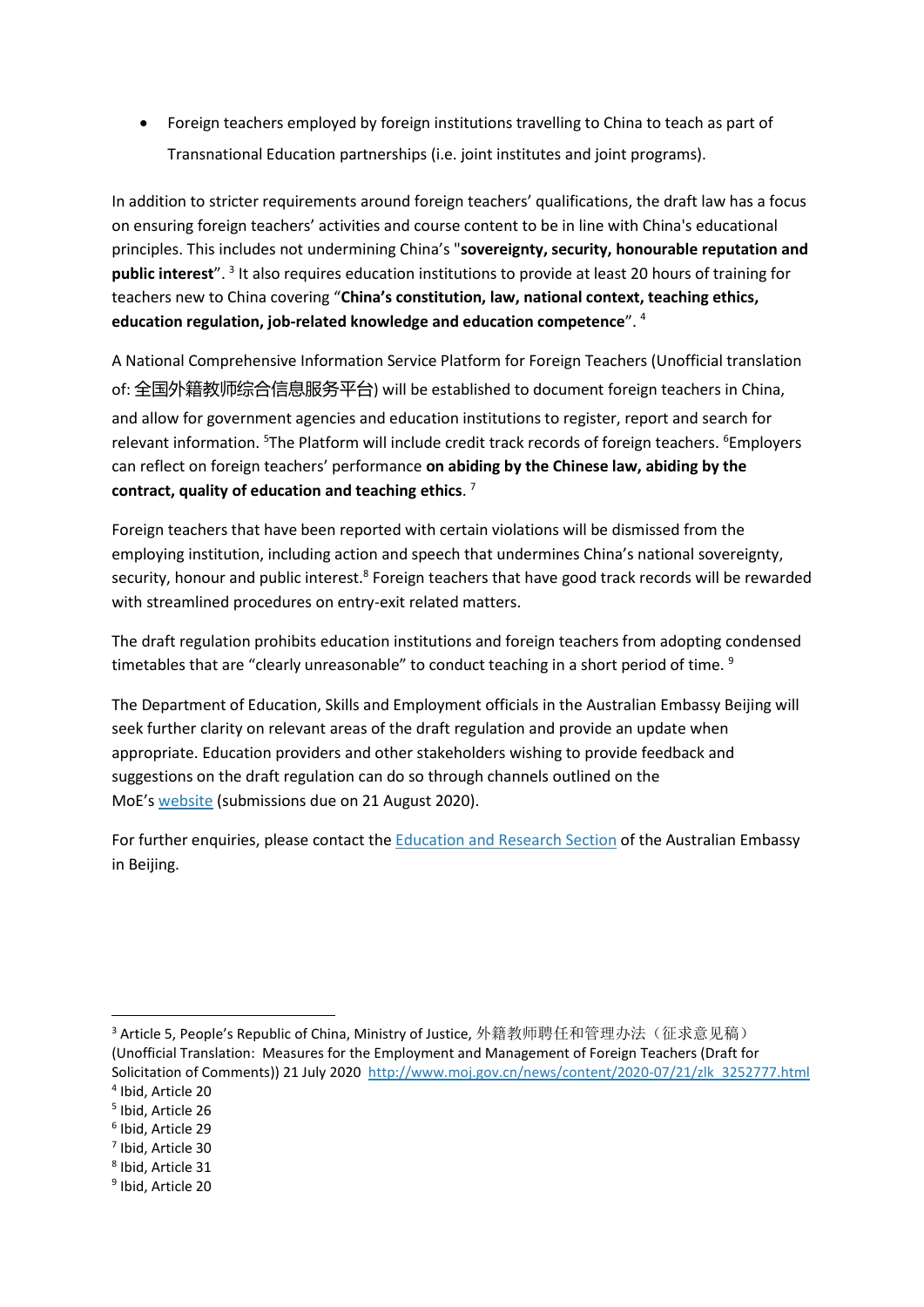### **Appendix A**

*Disclaimer: This literal translation by the Education and Research Section of the Australian Embassy in Beijing is provided as a working tool, and is provided "as is." No warranty of any kind, either expressed or implied, is made as to the accuracy, correctness, or reliability of any translations. Only the original official version should prevail as a source of reference.*

## **Measures for the Employment and Management of Foreign Teachers (Draft for Solicitation of Comments)**

(Unofficial translation of 外籍教师聘任和管理办法(征求意见稿) by the Education and Research Section, Australian Embassy China)

#### **Chapter I: General Provisions**

**Article 1: (Legislative basis)** These Measures are drafted in accordance with Education Law of the People's Republic of China, Teachers Law of the People's Republic of China, Exit and Entry Administration Law of the People's Republic of China, Regulations of the People's Republic of China on Administration of the Entry and Exit of Foreigners and other relevant laws and regulations to promote educational international cooperation and exchanges and regulate the employment and management of foreign teachers.

**Article 2: (Definitions)** The phrase "foreign teachers" used in this document refers to foreign nationals that have been employed by education institutions and have obtained foreigner's work permit and residence permit for work purpose to conduct educational work in China.

"Education institutions" used in this document refers to all types of schools at all levels that provide academic qualification education, as well as kindergartens, tutoring institutions of self-taught examinations, and off-campus training institutions that have been established in accordance with the law.

**Article 3: (Basic principles)** Employment of foreign teachers shall follow the principles of further opening up, employ as demanded, quality assurance, service optimisation and classified management.

**Article 4: (Scope of employment)** Job positions that are employing for foreign teachers should be positions that are in actual educational demand, and that domestic hiring is inadequate to fulfil. The position should also not be against any relevant national laws and regulations.

**Article 5: (Special obligations)** Foreign teachers shall comply with China's laws and regulations; follow China's public order, morals and teacher's ethic; comply with the principle of separation between education and religion; make sure that the teaching activities and content comply with China's education policies and basic education requirements, and must not undermine China's sovereignty, security, honourable reputation and public interest.

**Article 6: (Management system)** The State Council's administrative department for education is responsible for overseeing the employment of foreign teachers by education institutions; the State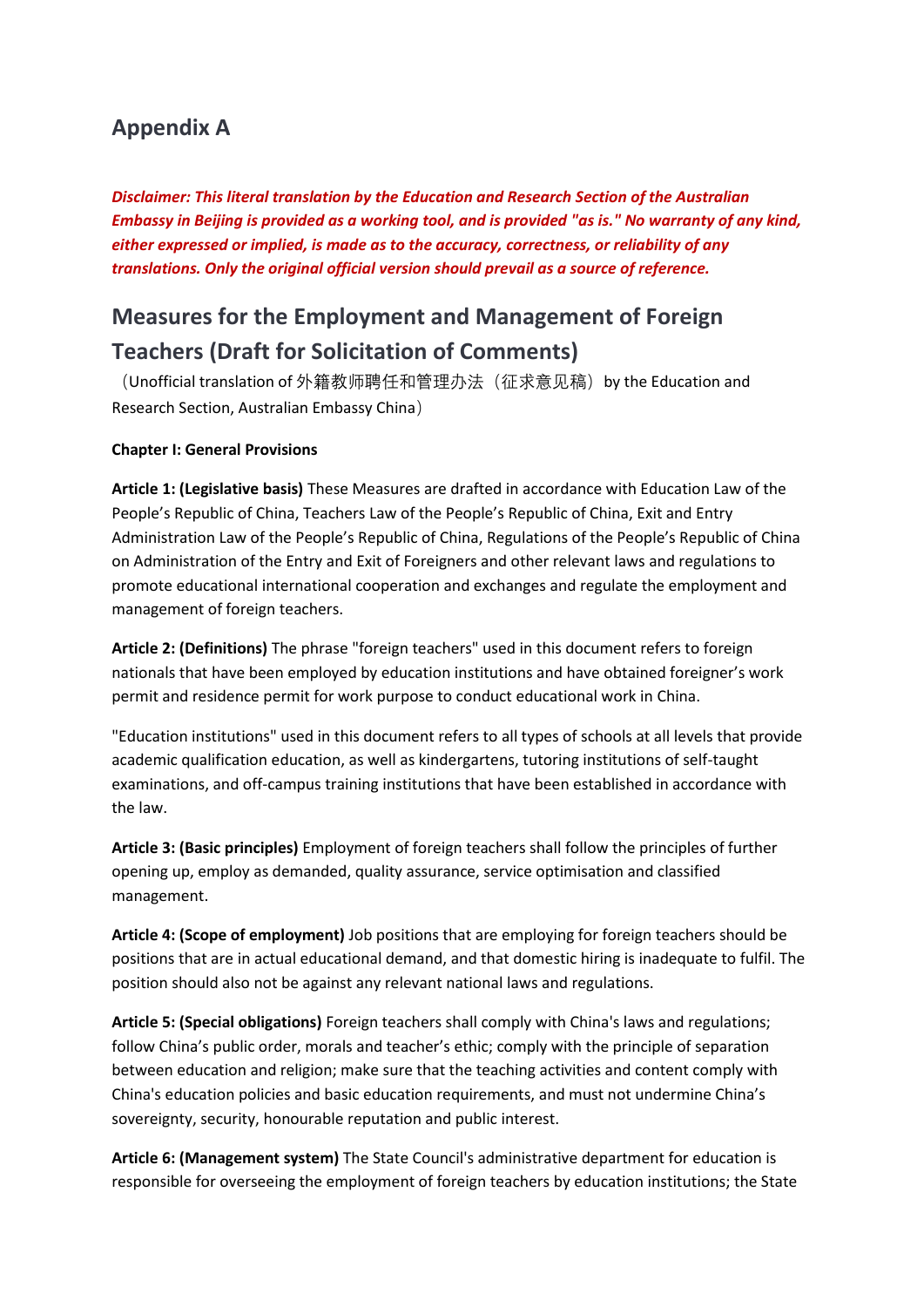Council's administrative departments for foreign affairs, science and technology, public security, immigration and other relevant departments are responsible, according to division of duties, for managing foreign teacher's visas, work permits, entry into the country and residence permit.

Local people's governments' administrative departments for education are responsible for overseeing the employment of foreign teachers in its administrative region; local people's governments' foreign affairs department, administrative departments for science and technology, public security organs and other relevant departments are to be responsible, according to division of duties, for managing foreign teachers in the respective administrative region.

#### **Chapter II: Conditions and Procedures**

**Article 7: (Basic requirements)** Foreign nationals who meets the requirement for obtaining work permit and residence permit for working purpose, as well as the education and teaching professional certification as required in this document, can be employed by education institutions as foreign teachers.

**Article 8 (Qualifications requirements)** Foreign teachers shall possess education qualification and teaching skills that are necessary for engaging in the educational work. Specifically, foreign teachers that teaches courses within majors (including major in foreign languages and literature) at all types of schools at all levels that provide academic qualifications should have obtained bachelor or above degree level qualification and have related teaching experience at relevant institutions or work experience in the relevant field for two years or more; foreign teachers that provides foreign languages training should have obtained bachelor or above degree level qualification and have received language education training in the corresponding language and obtained qualification for language training of the corresponding language. Foreign teachers should in theory be teaching the teacher's native language; foreign teachers who uses Chinese language to teach courses should meet Mandarin proficiency level of "Putonghua Level Three Class B" or above, or have obtained certificate of Chinese Proficiency Test (Hanyu Shuipin Kaoshi, HSK) indicating corresponding grade.

Foreign nationals that have received doctorate degrees or teaching certifications from the country of the foreigner's nation of nationality may be exempted from the required educational work experience.

**Article 9: (Other conditions)** Foreign teachers shall be physically and psychologically healthy and be in good character. Foreign teachers should have no criminal record and history of infectious disease or psychiatric disorders; no sexual harassment, ingestion or injection of drugs or any long-term use of dependent psychotropic drugs and other diseases or behaviours that could affect the safety, mental and physical health of students.

**Article 10: (Relevant permits)** In order for foreign nationals to engage in educational work as foreign teachers, they shall obtain foreigner's work permit, work visa (Z type) and residence permit for working purpose. They can begin to engage in teaching activities after receiving approval and complete foreign teachers record-filing in according with relevant provision.

**Article 11: (Duties of institutions)** When employing foreign teachers, the education institutions should confirm that the foreign national with proposed appointment as foreign teacher possesses relevant professional qualification and meets relevant conditions to work as a foreign teacher.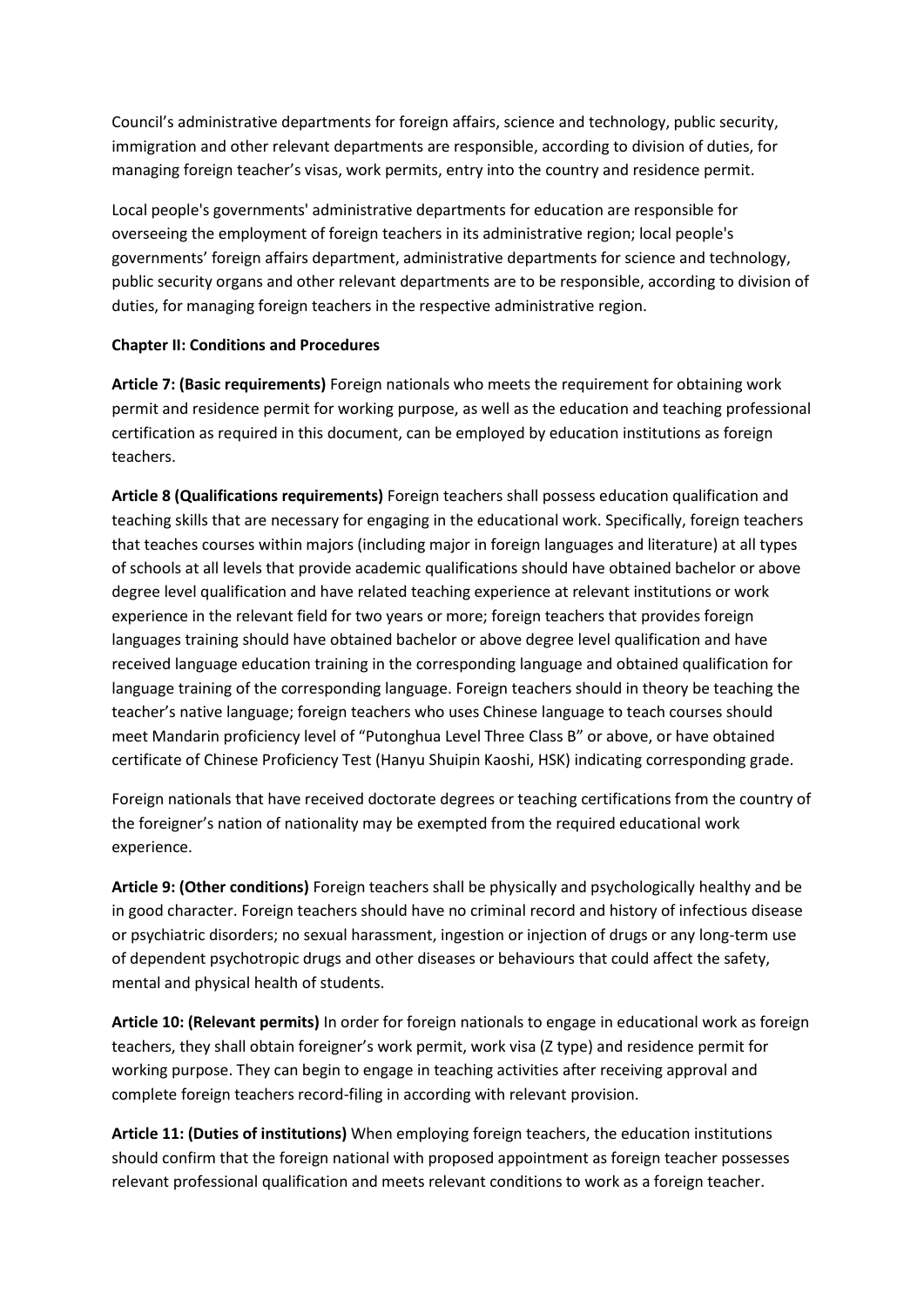**Article 12: (Work permits)** Education institutions that indents to employ foreign teachers shall apply for foreigner's work permit from the provincial level people's governments' administrative department for science and technology or its authorised administrative department. Besides submitting required document for the application of foreigner's work permit, the institution should also submit proof of the prospective foreign teachers' education qualification as outlined in Article 8, an explanation on the reason of employing the prospective foreign teacher, and materials of the prospective teacher on committing to comply with Article 5 of the document and meeting requirement of Article 9 of the document.

**Article 13: (Visa applications)** Foreign national with proposed appointment as foreign teacher shall apply for work visa (Z type) from China's visa issuing authorities based abroad, in accordance with relevant procedures and provisions.

The visa issuing authorities based abroad will decide whether to issue work visa (Z type) in accordance with law, using methods such as interviews and verifications of materials.

**Article 14: (Residence permits)** Education institutions shall assist foreign teachers with proposed appointment to apply for residence permit for work purpose at public security organs of local people's government at county-level or above.

**Article 15: (Record-filing of teachers)** Within 5 working days after the foreign teacher receives foreigner's work permit and residence permit , the education institution should upload copies or electronic documents of materials including first page of the work contract, the page that indicates the dates of employment, and the signatures of both parties, the foreign teacher's foreigner's work permit, and residence permit to the National Comprehensive Information Service Platform for Foreign Teachers. The Platform will generate a record-filing number for the foreign teacher.

**Article 16: (Domestic applications)** If an education institution intends to employ a foreign national that is already living lawfully in China as a foreign teacher, the application for foreigner's work permit and residence permit shall be handled in accordance with measure set out in this document, and the foreign teacher should be filed on record in accordance with relevant provision. If an education institution intends to employ a foreigner that has obtained permanent residency in China, the foreign teacher should be filed on record in accordance with relevant provision.

#### **Chapter III: Service and Management**

**Article 17: (Duties of institutions)** Education institutions should refine system for the employment, management, service and assessment of foreign teachers; regulate education conduct of foreign teachers; safeguard the legitimate rights of foreign teachers and appropriately maintain employment files of foreign teachers.

**Article 18: (Management of contract)** Education institutions should sign written contracts with employed foreign teachers. The contract should contain information including, but not limited to work duties of the foreign teacher, work location, post duties, period of employment, rights and obligations of both parties, method of assessment, dispute resolution mechanism and liability for breaching the contract.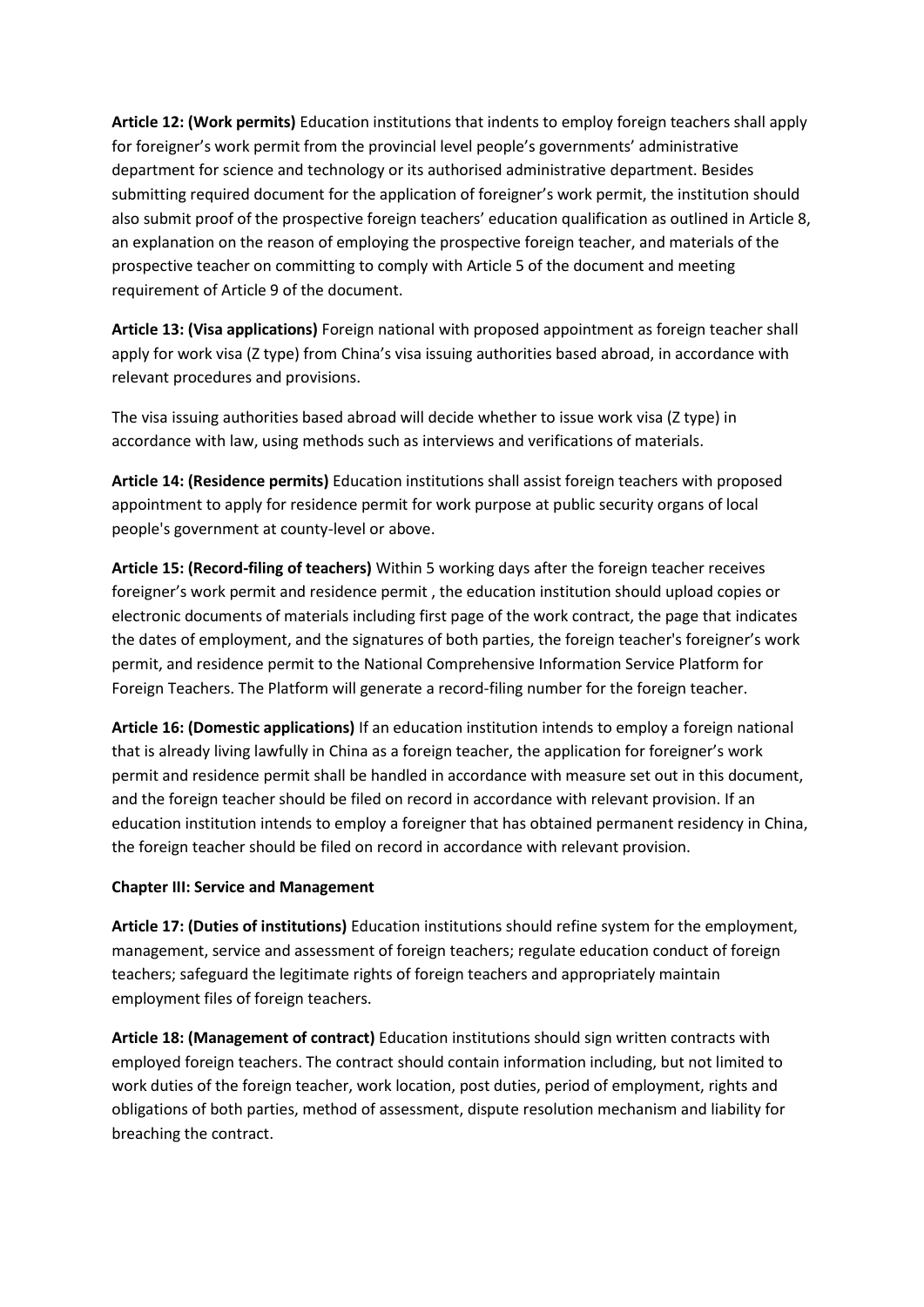**Article 19: (Public disclose of information)** Unless otherwise specified by the state, education institutions should make public of the name, nationality and other basic information, as well as post of employment, record-filing number, work permit and other relevant information of its employed foreign teachers on the institutions 'public notice board and website.

**Article 20: (Job training)** In accordance with the teacher's cultural background and specification of the position, education institutions should formulate pre-employment and post-employment training plan for foreign teachers. Education institution should organise or entrust a specialised education agency to conduct job training for foreign teachers that are employed for the. The training should include information on China's constitution, law, national context, teaching ethics, education regulation, job related knowledge and educational skills.

**Article 21: (Management of the institution)** Education institutions should strengthen service and management of foreign teachers in accordance with laws and contractual agreements and ensure the quality of education and teaching.

Education institutions or foreign teachers should not carry out short-term intensive teaching through packed arrangement of courses and other obviously unreasonable methods.

**Article 22: (Management of part-time employment)** Foreign teachers can only enter into one contract with one education institution during one term of employment to obtain a record-filing number.

Upon consent of the employing institution, foreign teachers may take on reasonable part-time work at other education institutions. Foreign teacher that takes on part-time jobs should sign a threeparty contract between the teacher, the employing institution and institution for the part-time job. The contract should specify responsibility of each party. The employing institution should not collect any fees from the institution for the part-time job. The three-party contract should be submitted to the responsible education department to be retained on file, and the responsible education department should provide the name list to exit and entry administration agency of the public security organ to be retained on file. The accumulative teaching hours of the foreign teacher at the part-time job should not exceed the hours spent teaching at the employing institution.

**Article 23: (Assessment and supervision)** Education institutions shall refine its assessment system, strengthen regulation and supervision of foreign teacher's teaching ethics and style, and conduct comprehensive assessment and evaluation of foreign teacher's performance and fulfillment of duties.

In the event that foreign teachers conduct teaching to minors, the employing institution should take on statutory responsibility for the protection of minors, and adopt appropriate measures to safeguard the safety, as well as physical and psychological health of minors.

**Article 24: (Incentive measures)** Education institutions shall safeguard and support foreign teachers to carry out research on teaching, academic exchange and other activities, and allow for democratic management in appropriate ways.

Education institutions should commend and reward foreign teachers that demonstrates outstanding performance in areas such as education and teaching, talent development, support for China to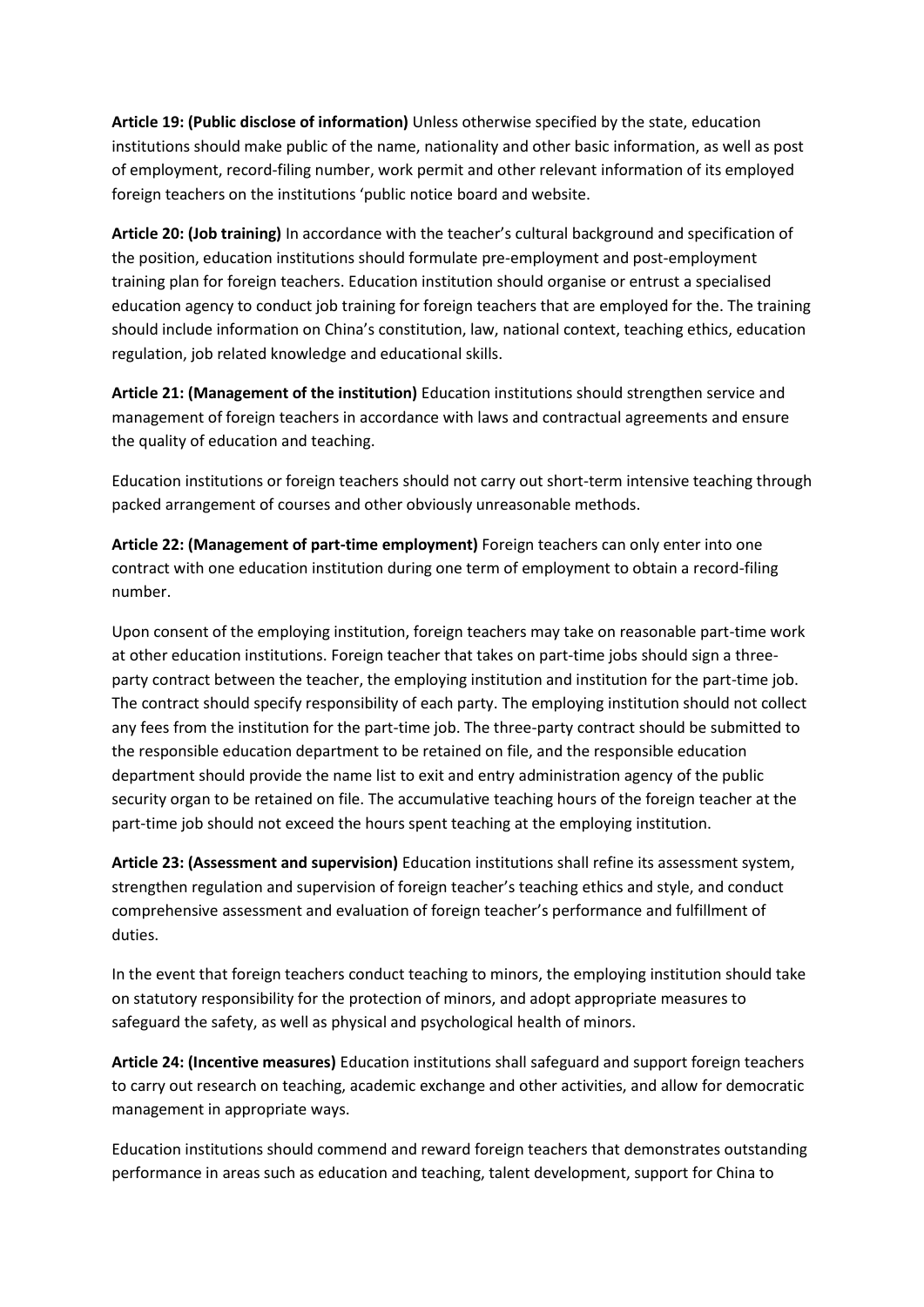conduct international communication. Institutions may also recommend the teacher to relevant departments for application to receive commendation and reward from the government and relevant departments.

**Article 25: (Change of employment)** If a foreign teacher changes employment to a different education institution, the new employing education institution shall reapply for foreigner's work permit and residence permit for work purpose, and prepare for other relevant documentations. The institution should also apply for a new record-filing number in accordance to Measures set out in this document.

**Article 26: (Platform building)** The administrative departments for education at the State Council shall establish and manage National Comprehensive Information Service Platform for Foreign Teachers, and establish specifications for foreign teachers' record-filing.

Administrative departments for education and education institutions may register on National Comprehensive Information Service Platform for Foreign Teachers and log-in to the platform for record-filing and search for relevant information.

#### **Chapter IV: Oversight and Accountability**

**Article 27: (Information sharing)** A sharing mechanism on foreign teacher's information shall be established. The State Council's administrative departments for science and technology shall share information with the State Council's administrative departments for education on foreign teachers that have been granted with foreigner's work permit; the State Councils' administration department for education shall share information in a timely manner with the State Council's administrative departments for science and technology on the list of foreign teachers that have been prohibited from teaching.

**Article 28: (Routine regulation)** Local people's governments' administrative departments for education, science and technology, entry and exist agencies of public security organs and other relevant departments shall strengthen routine supervision on education institutions' employment of foreign teachers and promptly discover and investigate any conduct that violates relevant law and regulation on the employment of foreign teachers.

If administrative departments for education and education supervision agencies found during routine inspection or other channels such as complaints or reports of violation that any education institution have employed foreigners to engage in education and teaching, the authority shall verify if the foreign national has foreigner's work permit, residence permit and record-filing number for foreign teachers. Any violation of the law shall be reported to relevant department in a timely manner.

**Article 29: (Credit records)** A credit record system for foreign teachers shall be established. Foreign teachers that acts in compliance with Chinese laws and contractual agreements, conducts high quality education and teaching, demonstrates good teaching ethics shall be reflected in assessments, reported to administrative departments for education and be included in the records on the National Comprehensive Information Service Platform for Foreign Teachers.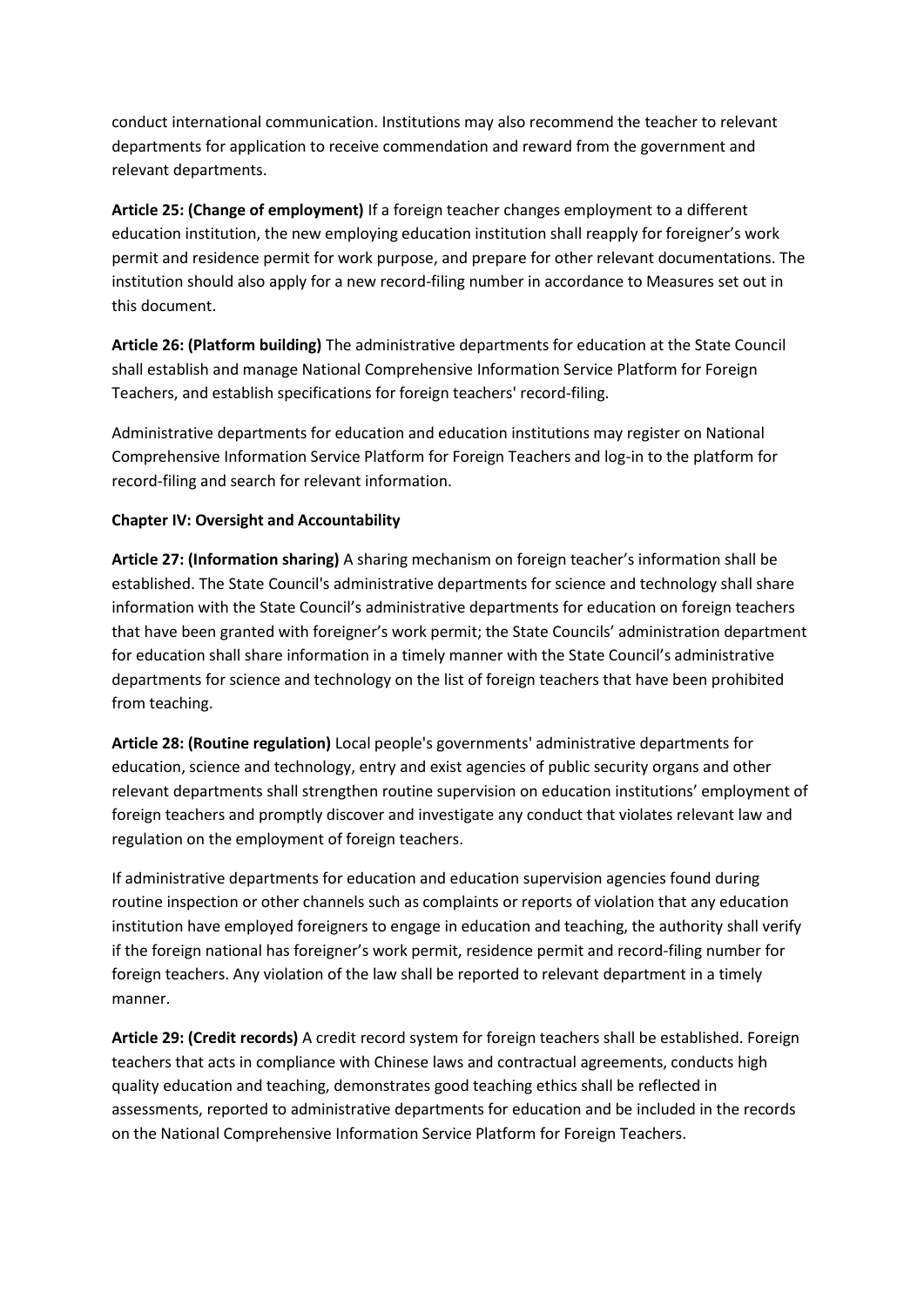The administrative departments for science and technology and the entry and exit management bodies of public security organs shall facilitate foreign teachers that have received commendations from the governments and relevant departments and have good credit records, in areas such as obtaining permits and handling relevant procedures.

**Article 30: (Bad credit record)** In the event that a foreign teacher violates contract provisions, which falls under any of the following circumstances, the education institution shall report to the administrative departments for education after handling the violation. Upon verification by the administrative departments for education, the violation shall be reflected in the credit record:

- 1. Found with serious academic misconduct;
- 2. Violated the employing institutions' regulation by engaging in paid work outside of the institution;
- 3. Dismissed in violation of the rules and regulation of the employing institution
- 4. Resigned without authorisation before the end of the contract term

**Article 31: (Employment prohibitions)** If a foreign teacher falls under any of the following circumstances, the education institutions shall dismiss the foreign teacher and report to the administrative departments for education. The violation shall be reflected in the credit record:

- 1. Conducted in action and speech that undermines China's national sovereignty, security, honourable reputation and public interests
- 2. Held accountable for criminal charges
- 3. Obstructed the implementation of education policy
- 4. Violated rules of public security, such as taking drugs
- 5. Sexually assaulted or abused minors
- 6. Engaged in religious education or preaching illegally
- 7. Engaged in cult activities
- 8. Sexually harassed students or seriously violated China's public order and morals, teacher's ethic and code of conduct
- 9. Provided false information in the process of applying to teach in China
- 10. Accumulated three or more violations in conducts outlined in Article 30

Education institutions must not employ foreign national with the circumstance stated in the preceding paragraph to serve as foreign teachers.

**Article 32: (Illegal employment)** If an education institution or other social organisations illegally employs foreign nationals that do not have permit or record-filing to conduct teaching, or organise for employment of foreigners to illegally engage in education and teaching activities, the education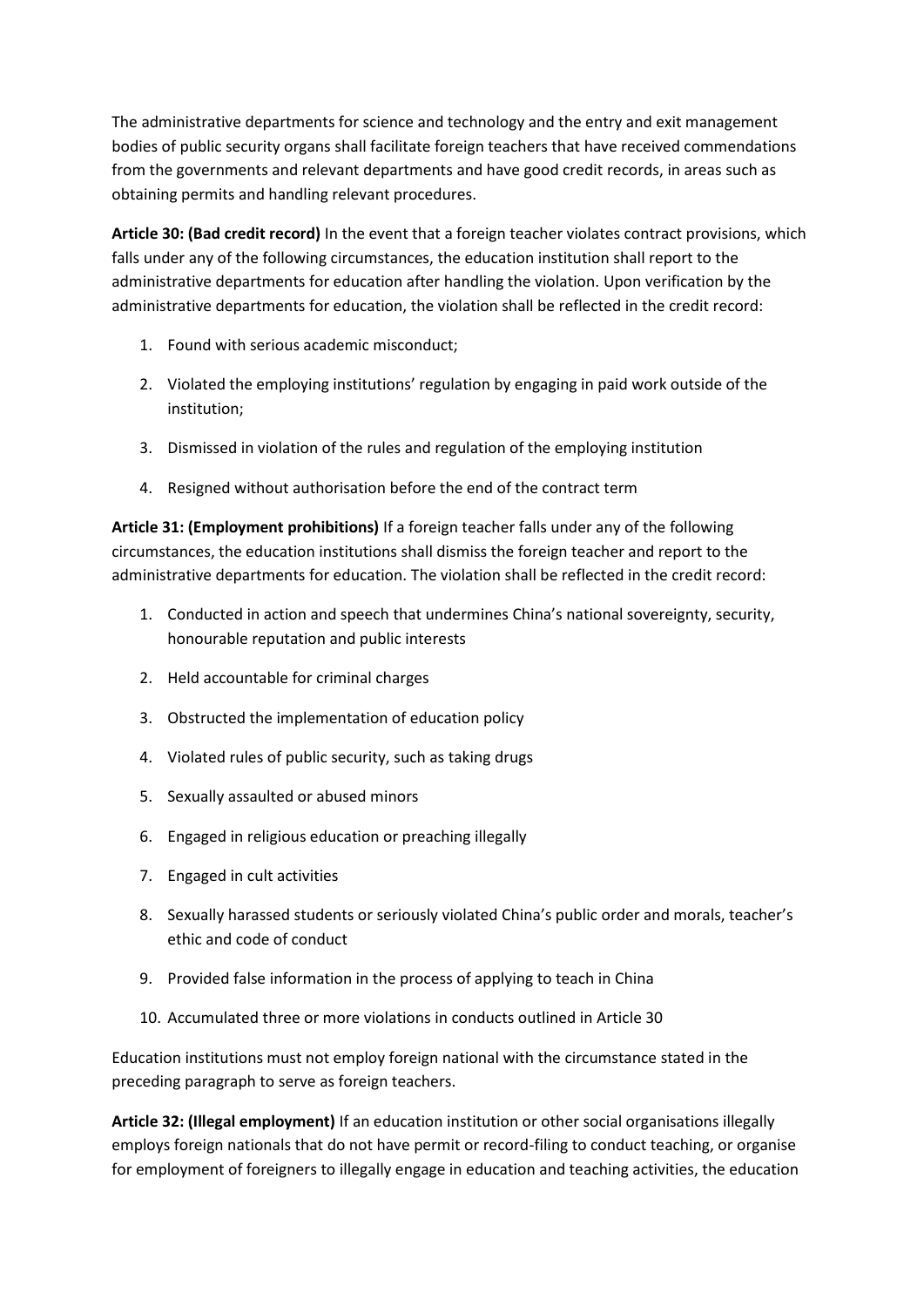institution shall be punished by public security organ of the local people's government at county or above level. If the action constitutes criminal offenses, criminal liability shall be imposed in accordance to the law.

**Article 33: (Falsification by institutions)** Those that provides fake or modified documents and certification materials in the course of applying for foreigner's work permit and residence permit shall be subject to punishment by public security organ and exit and entry administration agency of the local people's government at county or above level.

**Article 34: (Management responsibility)** In any of the following situations where education institution violates these Measures, the administrative departments for education at the countylevel or above shall order corrections and fine between 1,000 RMB to 10,000 RMB per incident, and issue warnings or punishments to the primary responsible persons from the education institution; where the circumstances are extremely serious, the administrative department for education shall, in accordance with the law, revoke the education institution's license for operation.

- 1. Employed foreign nationals who have failed to obtain foreign teacher record-filing number to work as foreign teachers, or failed to go through record-filing within the time limit;
- 2. Failed to deal with a timely manner with foreign teachers that have been found to be in circumstances listed in Article 30 and Article 31;
- 3. Arranged for foreign teachers to engage in illegal activities for profit or conduct short-term intensive teaching on tour that is clear unreasonable;
- 4. Neglected management of foreign teachers thus led to bad social influence;
- 5. Failed to investigate and handle in a timely manner on actions of foreign teachers that violates laws and regulation as reported by parents of students
- 6. Conducted in false advertisement on foreign teacher's resume and competence, thus misled the public;
- 7. Violated relevant provision on part-time employment of foreign teachers

**Article 35: (Notification of information)** If the administrative department for science and technology or public security organs discovers that education institutions have illegally employed foreign nationals or that foreign teachers have committed illegal or criminal activities, the department or public security organ shall notify the administrative department for education of the relevant circumstance and result of the investigation and relevant punishment.

#### **Chapter V: Supplemental Provisions**

**Article 36: (Supplementary provisions)** Higher education institutions that employs foreign experts to conduct academic exchange or short-term visit shall apply for F type visa or the visa type that is in accordance to the provision. Higher education institutions shall manage the education and teaching activities conducted by the foreign expert in accordance to Measures set out in this document.